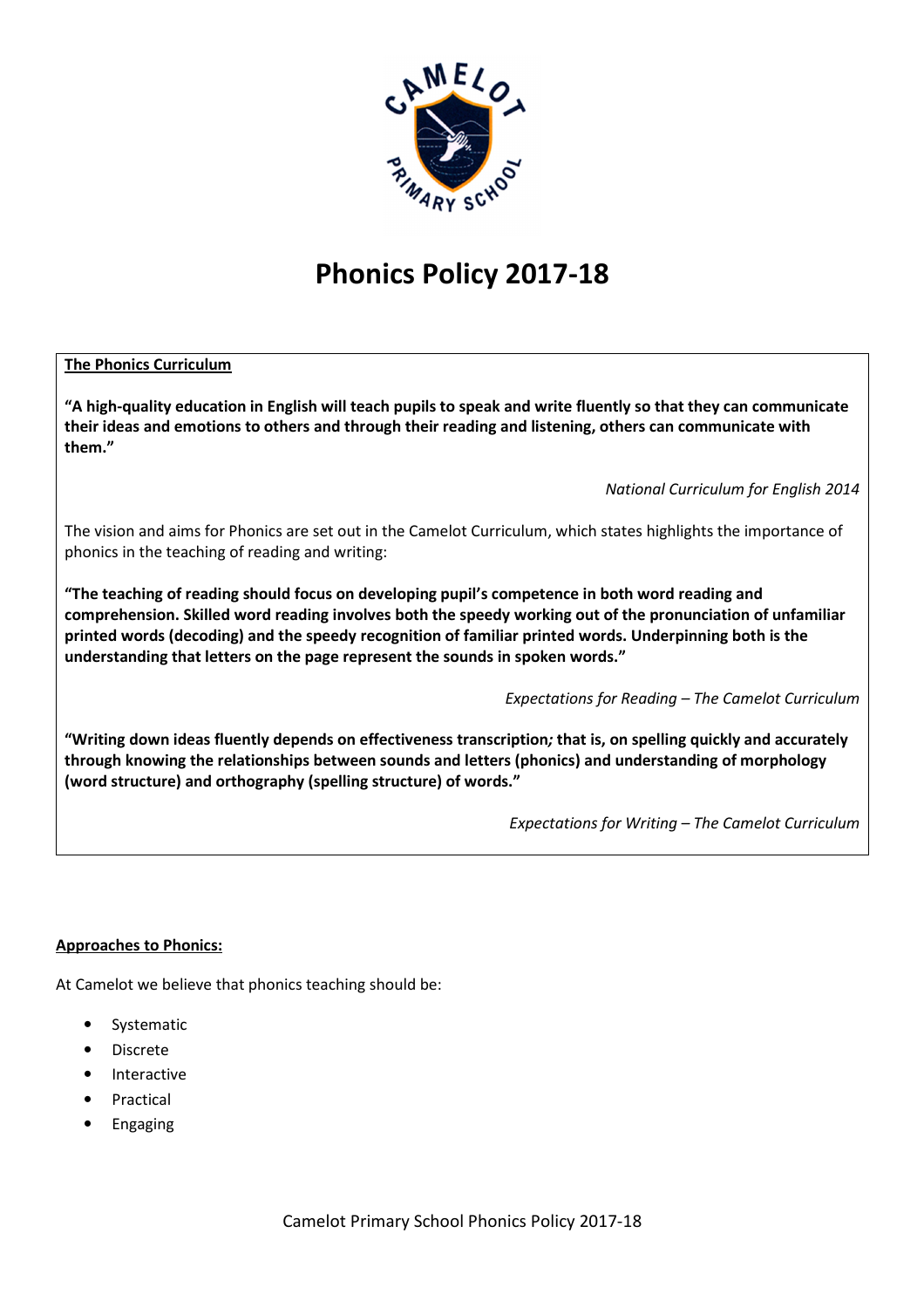## **Teaching and Learning:**

Our children are provided with a variety of opportunities to develop and extend their phonics skills in and across Nursery, Reception and Key Stage 1. It will also be continued into Key Stage 2, where necessary to support those children who do not yet have the phonic knowledge and skills they need.

- **Planning**: The school follows the systematic approach laid out in Letters and Sounds (DfE 2007) which we have adapted to meet the requirements of the new National Curriculum. Staff complete weekly plans for phonics which ensure progression and effective, high quality teaching.
- **Lessons**: Discrete phonics lessons take place daily across Reception and Key Stage 1. They follow the structure of 'Review, Teach, Practise, Apply' to ensure that children are consolidating phonic knowledge and skills over time and that they are able to apply them in context. Consequently, wherever possible, links between phonics knowledge and understanding are made to learning in both Reading and Writing. These lessons proceed at pace and incorporate a wide range of practical and interactive activities to engage the children. These activities are carefully chosen to ensure that children develop their skills in aural discrimination and phonemic and rhyme awareness, blending and segmenting as wekk as graphemephoneme correspondence.
- **Classes**: Children are taught in small groups of between 10-20 children. They are grouped according to their phonic knowledge which is assessed by the class teacher. As children progress at different rates, these groups are changed regularly.
- **Resources**: All phonics teachers have a range of resources to use which are appropriate for the level at which the children are working. They include practical resources such as letter fans etc. which should be used in every lesson to create a point of resonance. These resources can be added to so that children are continually engaged with their learning. There should also be age and phase appropriate displays in both Reception and Key Stage 1 classrooms and intervention rooms to support the teaching and application of phonics in Reading and Writing.
- **Intervention**: Children who still need extra support to develop their phonic knowledge across Key Stage 1 and 2 are identified and targeted for intervention. There are a range of intervention strategies which the school uses and the most appropriate one is selected once a child's needs have been assessed.

# **Assessment:**

Assessment is regarded as an integral part of teaching and learning and is a continuous process. We strive to make our assessment purposeful, allowing us to match the correct level of work to the needs of the pupils, thus benefiting the pupils and ensuring progress. It is the class teacher's responsibility to keep track of the progress made by all children in their class, regardless of their phonic group.

- **Assessment for Learning**: We continually assess our pupils and recording their progress. Information for assessment is gathered in various ways: by talking to children, asking questions, observing their work, setting specific tasks. Teachers use this assessment information to plan further work and set new targets.
- **Assessment of Learning**: The attainment and progress of children in phonics is assessed regularly across the year, both discretely at the end of each phase and through Reading and Writing assessments. At the end of Year 1, children participate in the phonics screening check which assesses their knowledge of graphemephoneme correspondence and their skills in blending. This information is submitted to the LA. Those children who do not succeed in the phonics screening check are highlighted for further intervention and targeted support before completing the screening check again at the end of Year 2. For children who do not succeed a second time, provision is made for them to receive intervention and targeted support in Key Stage 2.